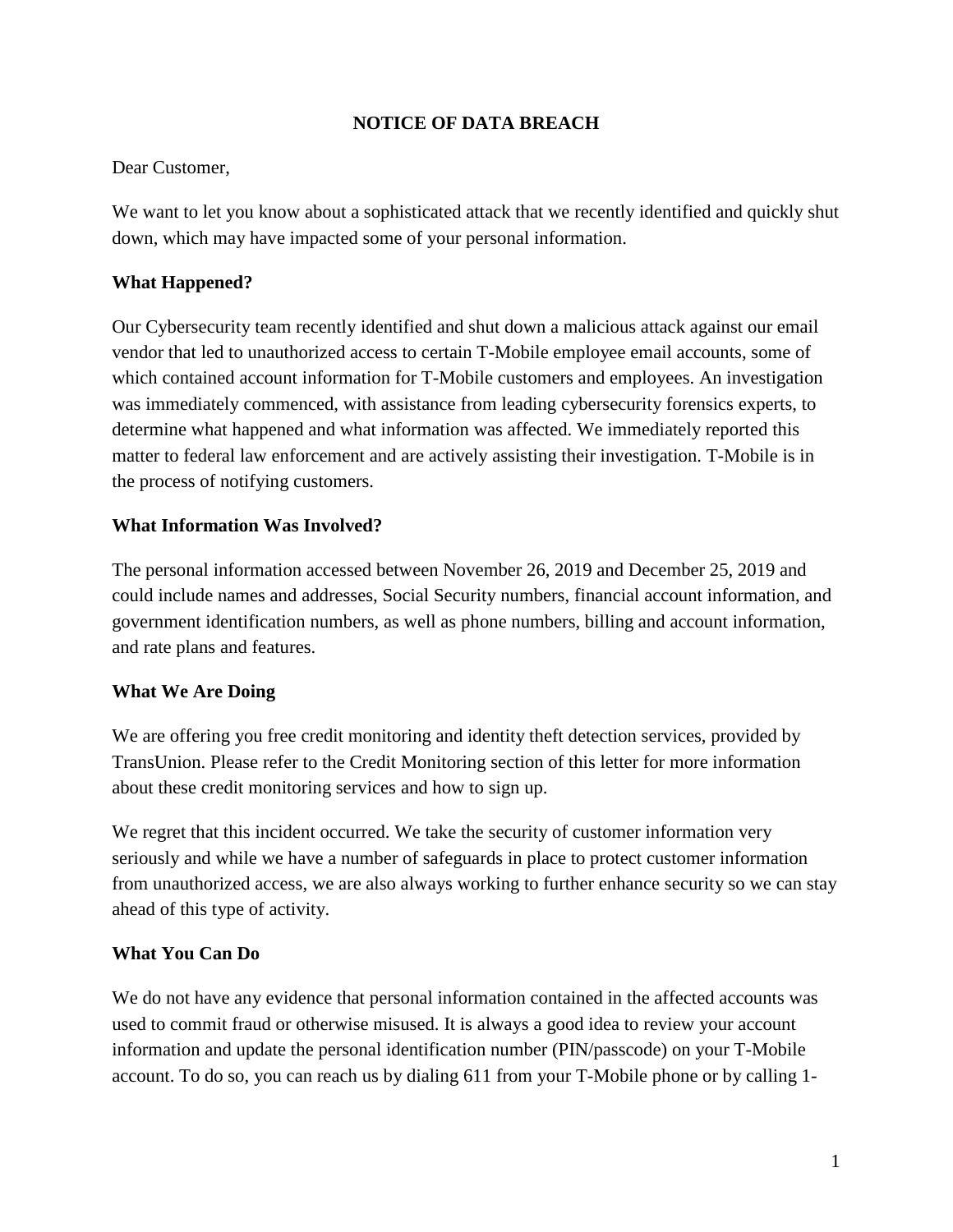800-937-8997 from any phone. For additional resources regarding security on your account, please review our Privacy Resources at: [https://www.t-mobile.com/responsibility/privacy.](https://www.t-mobile.com/responsibility/privacy)

We also encourage you to consider the following:

- It is always a good idea to remain vigilant against threats of identity theft or fraud, and to regularly review and monitor your account statements and credit history for any signs of unauthorized transactions or activity.
- While we have no evidence that information accessed in this attack is being misused, if you ever suspect that you are the victim of identity theft or fraud, you have the right to file a report with the police or law enforcement. In addition, you may contact the FTC or your State Attorney General to learn more about the steps you can take to protect yourself against identity theft. The attachment following this letter has more information about steps you can take to protect yourself against identity theft or fraud.
- It is always a good idea to be alert for "phishing" emails by someone who acts like they know you or are a company that you may do business with and requests sensitive information over email, such as passwords, Social Security numbers, or bank account information. We do not ask for this type of information over email.

More information about how to protect yourself is available in the Additional Information Section of this letter.

## **For More Information**

If you have additional questions, feel free to contact us online, in a store or through our customer service team at 800-937-8997. Additional information regarding this event is also available here [www.t-mobile.com/corporate/responsibility/consumer-info/pii-notice](https://nam02.safelinks.protection.outlook.com/?url=http%3A%2F%2Fwww.t-mobile.com%2Fcorporate%2Fresponsibility%2Fconsumer-info%2Fpii-notice&data=02%7C01%7CCeleste.Murphy43%40T-Mobile.com%7C82b41fcdb31b488019c108d7bc992a52%7Cbe0f980bdd994b19bd7bbc71a09b026c%7C0%7C0%7C637185238334392592&sdata=FUSXYWIoADqnvXibbCc%2BMAUSHEP3aTAEz%2B%2FozDVWh1s%3D&reserved=0)

Sincerely,

Matt Staneff Chief Marketing Officer T-Mobile USA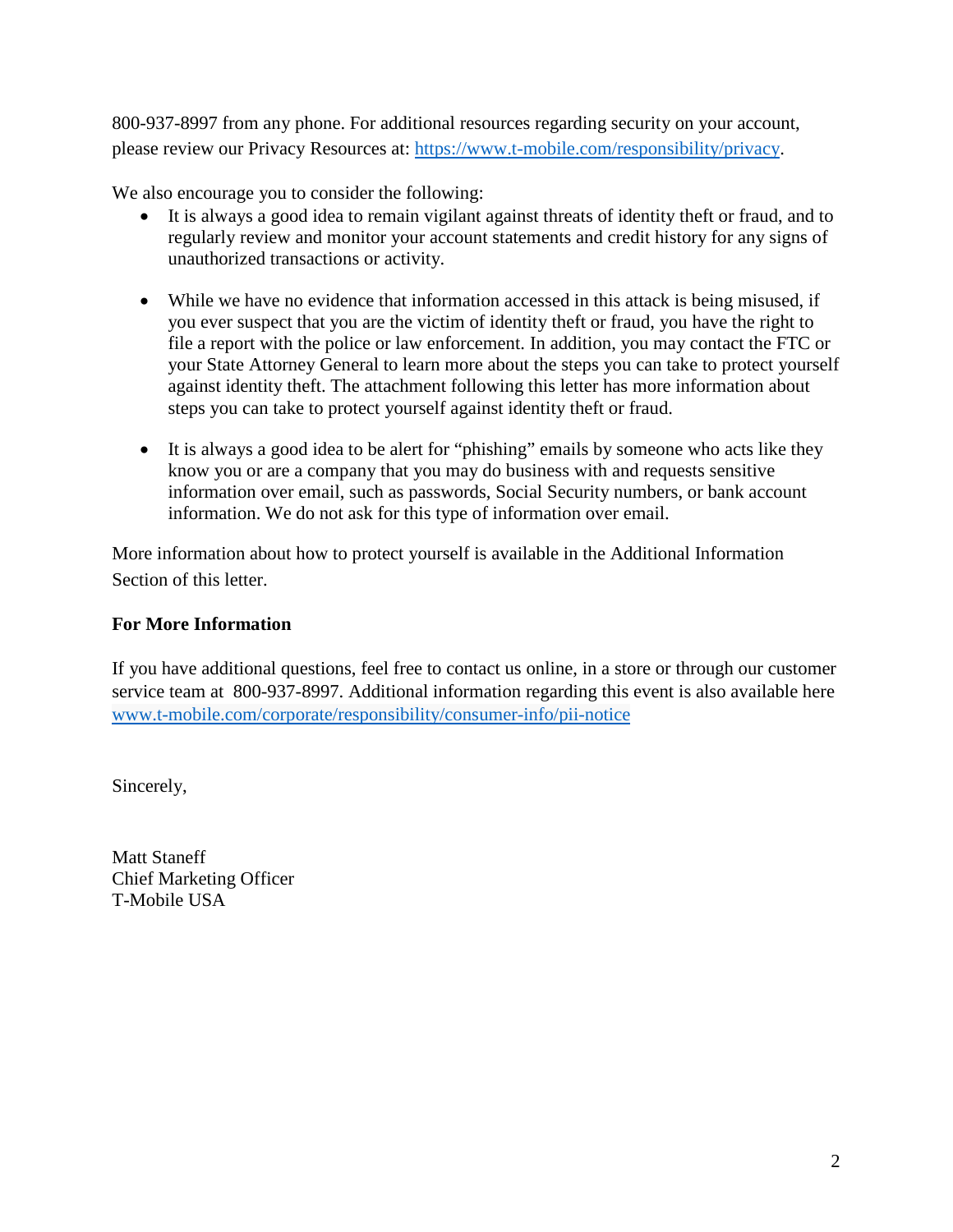### **ATTACHMENT A**

#### **How to Sign up for Credit Monitoring Services**

We have arranged for you to enroll, at no cost to you, in an online credit monitoring service (myTrueIdentity) for two years provided by TransUnion Interactive, a subsidiary of TransUnion®, one of the three nationwide credit reporting companies.

To enroll in this service, go to the myTrueIdentity website at www.mytrueidentity.com and in the space referenced as "Enter Activation Code", enter the following 12-letter Activation Code  $\ll$ Insert Unique 12-letter Activation Code>> and follow the three steps to receive your credit monitoring service online within minutes.

If you do not have access to the Internet and wish to enroll in a similar offline, paper based, credit monitoring service, via U.S. Mail delivery, please call the TransUnion Fraud Response Services toll-free hotline at 1-855-288-5422. When prompted, enter the following 6-digit telephone pass code  $\langle xxxxxxx\rangle$  and follow the steps to enroll in the offline credit monitoring service, add an initial fraud alert to your credit file, or to speak to a TransUnion representative if you believe you may be a victim of identity theft.

**You can sign up for the online or offline credit monitoring service anytime between now and May 31, 2020**. Due to privacy laws, we cannot register you directly. Please note that credit monitoring services might not be available for individuals who do not have a credit file with TransUnion, or an address in the United States (or its territories) and a valid Social Security number. Enrolling in this service will not affect your credit score.

Once you are enrolled, you will be able to obtain two years of unlimited access to your TransUnion credit report and credit score. The daily credit monitoring service will notify you if there are any critical changes to your credit file at TransUnion, including fraud alerts, new inquiries, new accounts, new public records, late payments, change of address and more. The service also includes access to an identity restoration program that provides assistance in the event your identity is compromised to help you restore your identity and up to \$1,000,000 in identity theft insurance with no deductible. (Policy limitations and exclusions may apply.)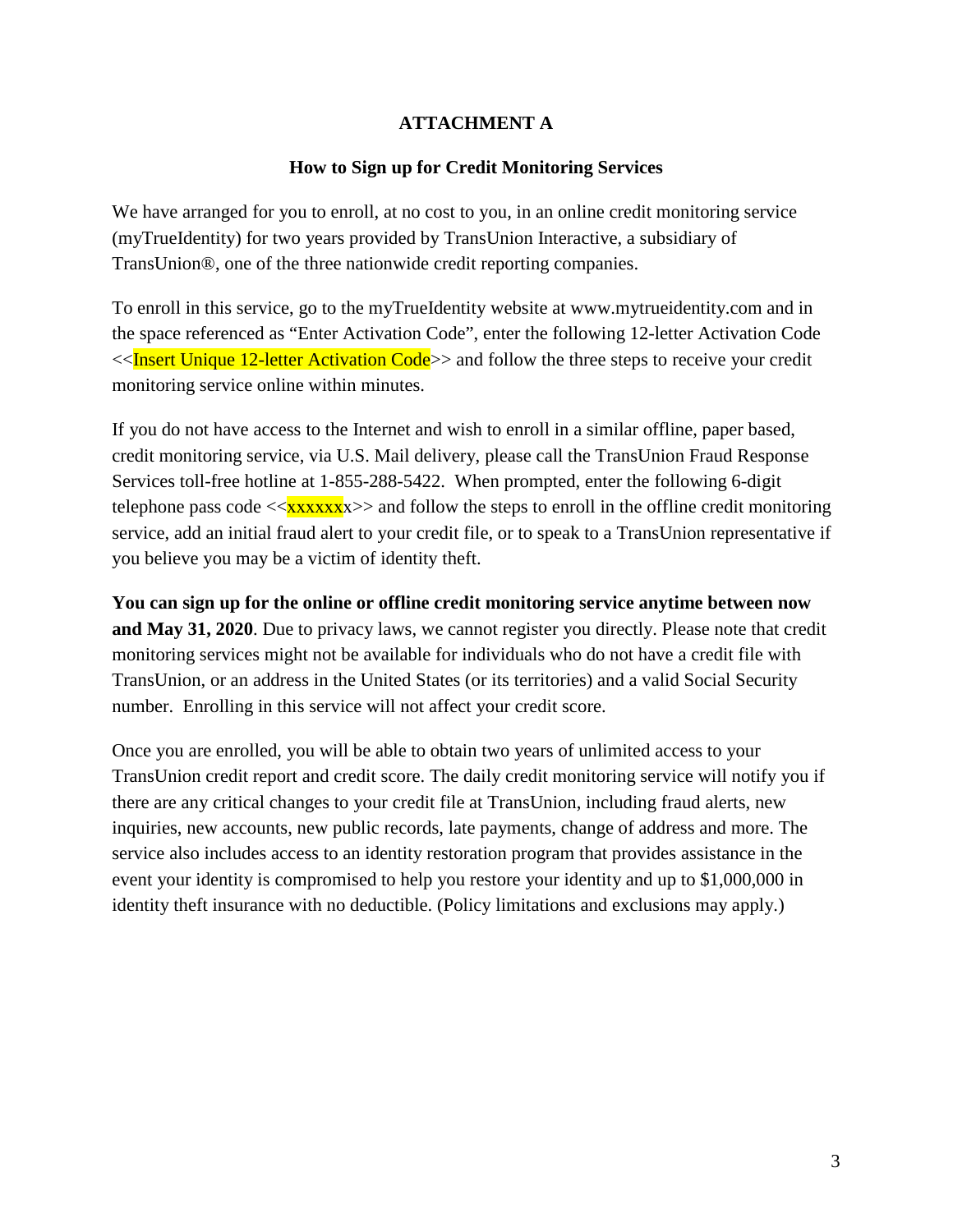## **ATTACHMENT B**

### **Additional Information to Protect Yourself**

In addition to considering enrolling in credit monitoring services, it is always a good idea to remain vigilant, to review your account statements and to monitor your credit reports. Provided below are the names and contact information for the three major U.S. credit bureaus and additional information about steps you can take to obtain a free credit report and place a fraud alert or security freeze on your credit report. If you believe you are a victim of fraud or identity theft, you should contact your local law enforcement agency, your state's attorney general, or the Federal Trade Commission.

## **INFORMATION ON OBTAINING A FREE CREDIT REPORT**

U.S. residents are entitled under U.S. law to one free credit report annually from each of the three major credit bureaus. To order your free credit reports, visit www.annualcreditreport.com or call toll-free (877) 726-1014.

# **INFORMATION ON IMPLEMENTING A FRAUD ALERT OR SECURITY FREEZE**

You can contact the three major credit bureaus at the addresses below to place a fraud alert on your credit report. A fraud alert indicates to anyone requesting your credit file that you suspect you are a possible victim of fraud. A fraud alert does not affect your ability to get a loan or credit. Instead, it alerts a business that your personal information might have been compromised and requires that business to verify your identity before issuing you credit. Although this may cause some short delay if you are the one applying for the credit, it might protect against someone else obtaining credit in your name.

A security freeze prohibits a credit reporting agency from releasing any information from a consumer's credit report without written authorization. However, please be aware that placing a security freeze on your credit report may delay, interfere with, or prevent the timely approval of any requests you make for new loans, credit, mortgages, employment, housing or other services.

A credit reporting agency may not charge you to place, temporarily lift, or permanently remove a security freeze.

To place a fraud alert or security freeze on your credit report, you must contact the three credit bureaus below:

| Equifax:                       | Experian:                  | TransUnion:            |
|--------------------------------|----------------------------|------------------------|
| <b>Consumer Fraud Division</b> | <b>Credit Fraud Center</b> | <b>TransUnion LLC</b>  |
| P.O. Box 740256                | P.O. Box 9554              | P.O. Box 2000          |
| Atlanta, GA 30374              | Allen, TX 75013            | Chester, PA 19022-2000 |
| $(888)$ 766-0008               | (888) 397-3742             | $(800)$ 680-7289       |
| www.equifax.com                | www.experian.com           | www.transunion.com     |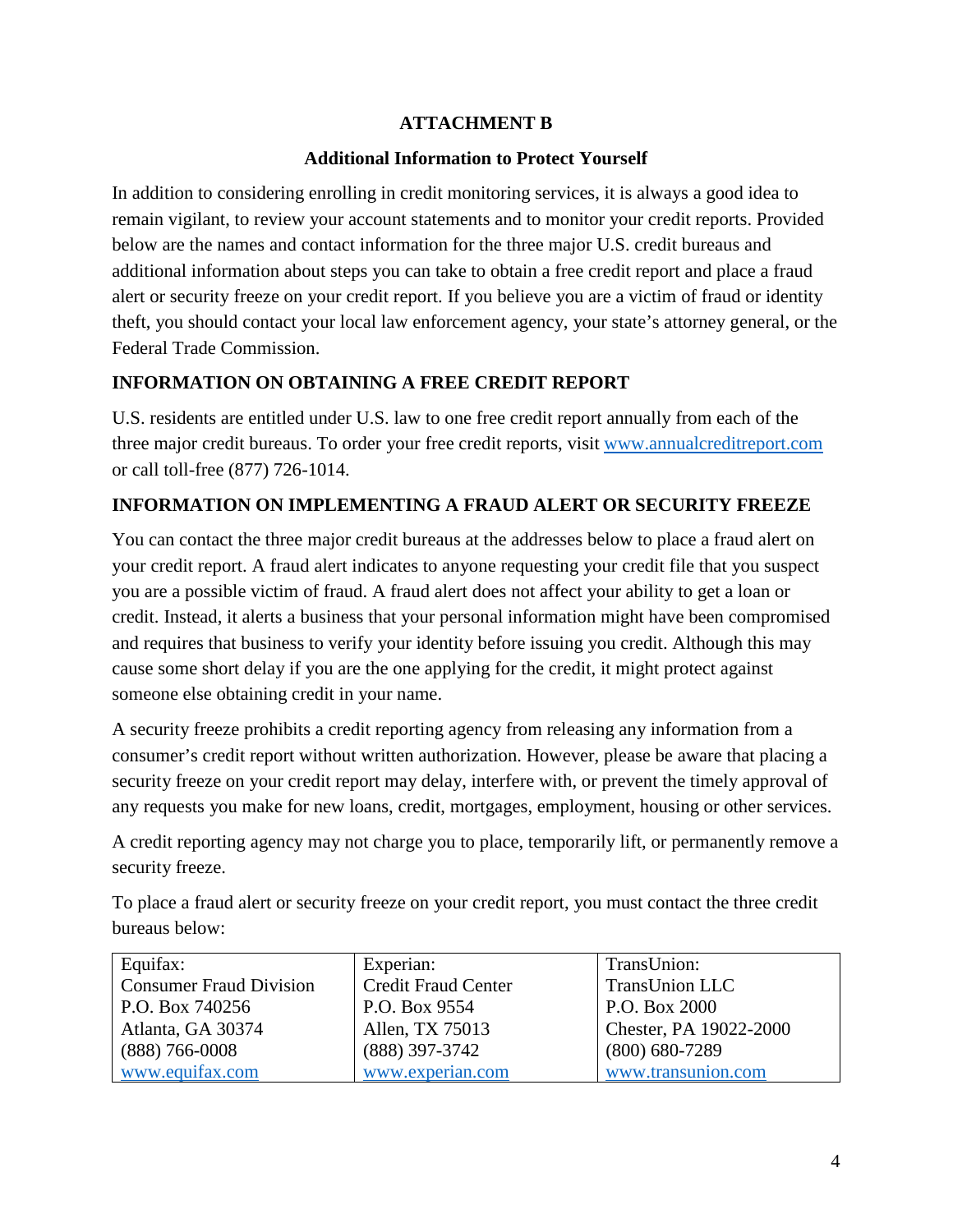To request a security freeze, you will need to provide the following information:

- 1. Your full name (including middle initial as well as Jr., Sr., II, III, etc.);
- 2. Social Security Number;
- 3. Date of birth;
- 4. If you have moved in the past five (5) years, the addresses where you have lived over those prior five years;
- 5. Proof of current address such as a current utility bill or telephone bill; and
- 6. A legible photocopy of a government-issued identification card (state driver's license or ID card, military identification, etc.).

You may also contact the U.S. Federal Trade Commission ("FTC") for further information on fraud alerts, security freezes, and how to protect yourself from identity theft. The FTC can be contacted at 400 7th St. SW, Washington, DC 20024; telephone (877) 382-4357; or [www.consumer.gov/idtheft.](http://www.consumer.gov/idtheft)